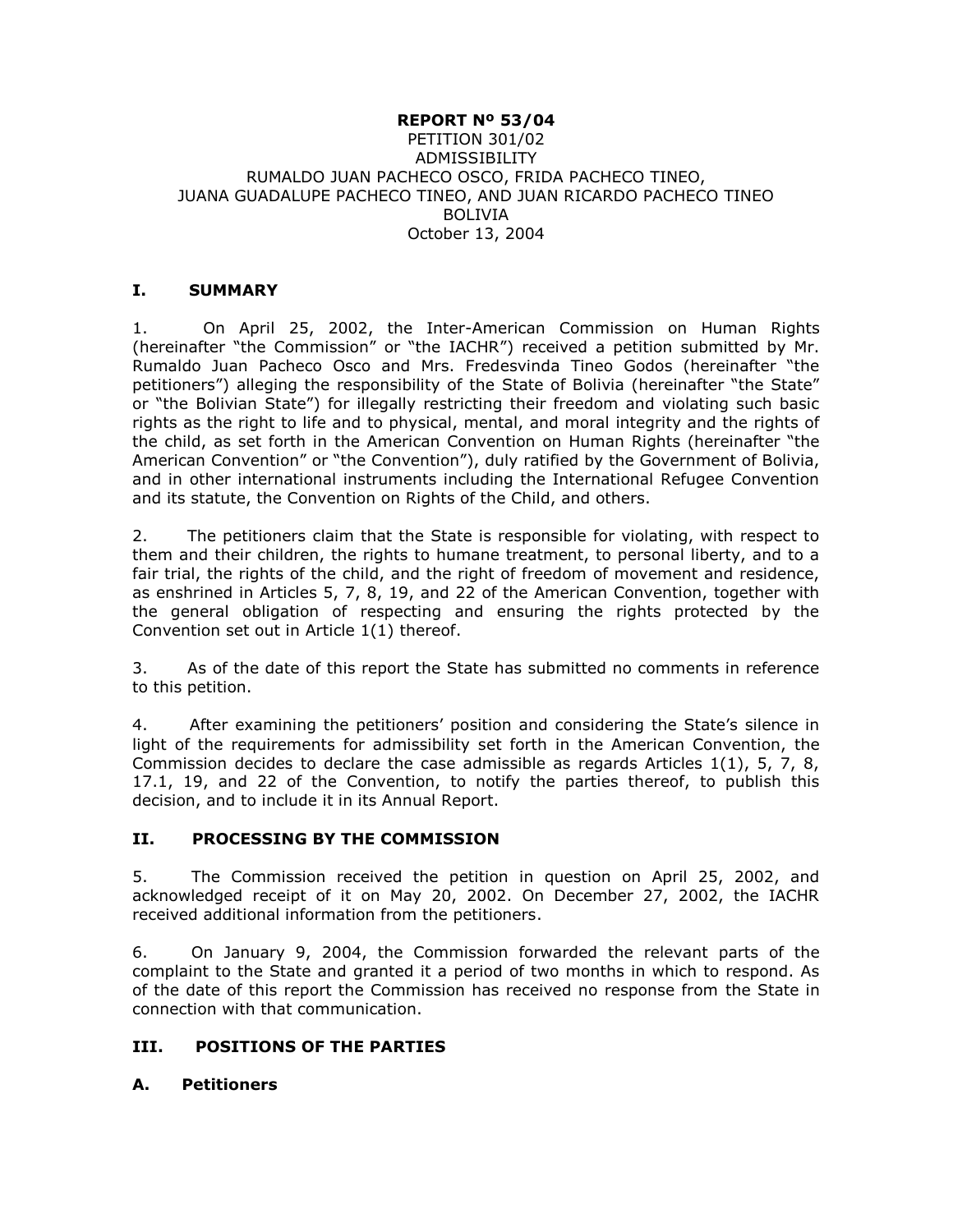7. The petitioners state that they traveled to La Paz, Bolivia, on February 19, 2001, in the company of their children – Juan Ricardo, of four years of age and a Chilean national, and Juana Guadalupe (8) and Frida Edith (12), both Peruvian nationals – with all their documents (passports, Chilean and Peruvian identity papers, birth certificates, academic certificates) in order as of the date of their journey. They say that on February 20, 2001, at approximately 10:00 a.m., they reported to the Immigration Office in La Paz, Bolivia, to pursue formalities relating to their stay in that country, taking with them all the documents listed above. As background information, they explain that they had been living in Chile as refugees and that, in October 1995, together with their children, they had sought permission to reside in the Republic of Bolivia through the offices of the United Nations High Commissioner for Refugees (UNHCR).<sup>1</sup> The petitioners state that at the immigration office, Mr. Juan Carlos Molina, General Advisor of the Immigration Office in La Paz, received them and made offensive verbal attacks regarding the family's situation.<sup>2</sup> The petitioners report that Mr. Molina was totally unaware of the petitioners' status as refugees and residents of Chile and, in spite of having secured confirmation from the Chilean Consulate in La Paz, $3$  Mr. Molina seized all the family's documents, ordered the doors of his office slammed shut, and abducted Fredesvinda Tineo Godos.<sup>4</sup> The petitioners report that at around 6:00 p.m., Mrs. Tineo Godos was taken to the cells of the La Paz police headquarters, without either food or warm clothing, without being told the reason for her arrest, and without being informed of her rights. The petitioners also state that Mrs. Tineo Godos was not allowed to communicate with any person who might have acted as legitimate counsel for her defense.

8. The petitioners claim that at 8:00 p.m. on February 20, 2001, Mr. Pacheco Osco located Mrs. Tineo Godos and attempted to secure her immediate release through the intervention of a lawyer from the La Paz Permanent Human Rights Assembly. They state that at 11:00 a.m. on February 21, 2001, they secured Mrs. Tineo Godos's release through a habeas corpus remedy lodged by the La Paz Permanent Human Rights Assembly. The petitioners report that on February 22, 2001, they were harassed by the La Paz immigration office and that pressure was brought to bear on them to withdraw the habeas corpus motion, in exchange for which the documents necessary for them to leave Bolivia would be returned to them; for this, the entire family was required to report to the immigration office. The petitioners explain that the harassment and verbal pressure handed out by staff at the immigration office entailed their being told that they would do best to withdraw the habeas corpus filing, that otherwise they would be held there and imprisoned, and that their documents would not be returned. Faced with this situation, the petitioners state, the Chilean consulate intervened so they could leave the country for Arica, Chile. However, the immigration authorities said that they would have to be taken in a police vehicle; this offer was rejected by the petitioners and, consequently, they were unable to recover their

3 On February 20, 2001, the Chilean Consul himself paid a visit on Mr. Molina.

 $\overline{a}$ 

<sup>1</sup> According to information provided by Mr. Pacheco, UNHCR began to study their case in October 1995 and, one year later, told them their request was being processed. Almost two years later, in March 1997, the Bolivian government gave them refugee visas. In August 1998 the Chilean government gave them refugee visas.

<sup>2</sup> According to information furnished by the petitioners, some years earlier Juan Pacheco Osco and Fredesvinda Tineo had been prosecuted in Peru on charges of "terrorism"; they were acquitted in the initial proceedings, which were later annulled. During his arrest Juan Pacheco Osco survived the actions taken against political prisoners at Castro Castro Penitentiary on May 6 to 9, 1992, in which 50 selected inmates were murdered; as a result of that incident, Juan Pacheco Osco still carries multiple pieces of shrapnel in his body. Following his release, the Pacheco Tineo family sought protection by taking refuge first in Bolivia and, later, in Chile. Mr. Pacheco and his wife were imprisoned from June 19, 1991, to April 8, 1994.

<sup>4</sup> On February 19, 2001, the Godos family had arrived at the home of friends of theirs in Bolivia, and had left the three children there.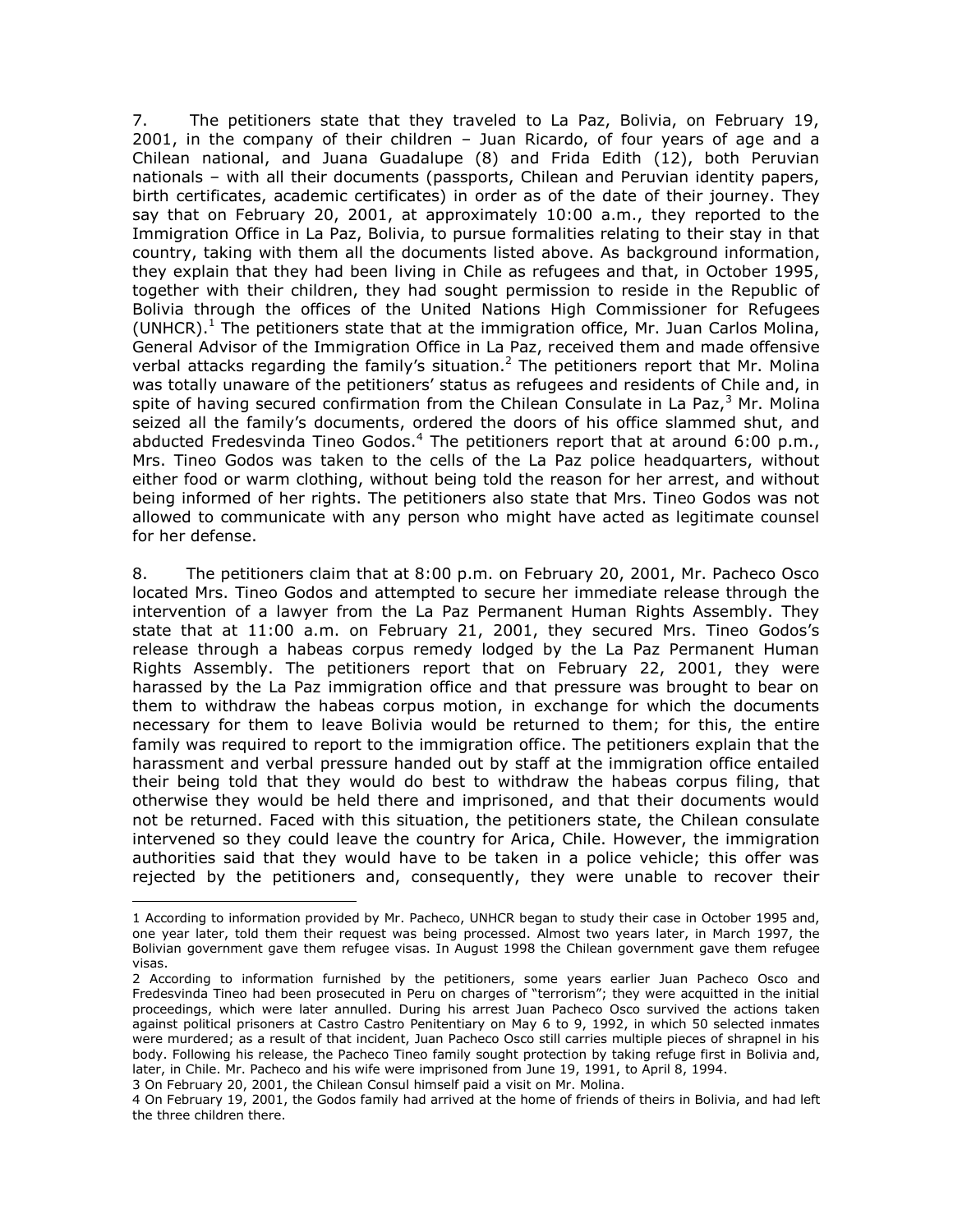documents. Irrespective of this, the petitioners report that on February 22, 2001, a judge declared that the habeas corpus injunction filed against the arrest was admissible.

9. The petitioners state that on February 23, 2001, an official of the Chilean consulate visited the immigration office and reached a verbal agreement with Mr. Molina, whereby the family would leave for Arica, Chile, on February 24, by means of regular road passenger transportation. However, the petitioners note that this was accepted after intense pressure from the immigration office in La Paz for an agreement to be reached and for them to be removed from Bolivian territory. The petitioners add that their illegally confiscated documents were not returned to them until they were handed over to the Peruvian police. The petitioners recall that on Friday, February 23, they were about to leave and were given bus tickets for the journey from La Paz to the Chilean city of Arica at 7:00 a.m. the following day.

10. The petitioners report that at 6:30 a.m. on February 24, 2001, two 4WD Jeeps with tinted windows, carrying six individuals dressed as civilians and two armed police officers, led by Mr. Molina – who was utterly inebriated – intercepted them as they were on their way to the bus station with their children. They say firearms were pointed at them and that they were beaten, insulted, and humiliated, that their hands were tied behind their backs and their faces were covered with their coats, and that no explanations were offered. They were brutally forced into the vehicles: the children in one and the adults in the other. In response to the petitioners' repeated requests for an explanation, the agents of the State merely replied with insults, physical violence, and death threats and by pointing their guns at them. Their journey in the Jeeps lasted more than two hours. The vehicles were then parked, and they were only let out after another hour had passed. When they got out they saw that they had been taken to the Río Desaguadero international bridge on the border between Peru and Bolivia. The petitioners claim they were locked in a room and all their belongings confiscated; after waiting another hour they were taken out and led to the border, with some of the suitcases they had initially been carrying.

11. The petitioners relate that upon crossing the border, they were handed over to the Peruvian police and described as terrorists who had been found with subversive material; the public prosecutor on duty at the border expressed great surprise at this, since their papers were both in order and current. Because of the charges leveled at the petitioners, the prosecutor had to consult with Lima about the family's previous case; consequently, she could neither order their release or receive the new accusation. The petitioners say that they were kept under arrest with their children in the border town of Puno until March 3, 2001, when the minors were handed over to relatives. The petitioners were taken to Lima, where the criminal police kept them incommunicado in uncomfortable cells. Mrs. Tineo Godos was kept in detention until March 6 and then transferred to the Santa Mónica de Chorillos Penitentiary, and Mr. Pacheco Osco was, on March 8, transferred to the Miguel Castro Castro Penitentiary. Both of these are maximum security facilities with severe restrictions that undermine human rights. Mrs. Tineo Godos and Mr. Pacheco Osco were released on July 3, 2001, once their innocence had been proven. The petitioners add that the sequence of events described caused their children serious psychological harm, including nightmares and nighttime sobbing attacks, loss of speech, frequent crying jags, and regular exclamations that someone wanted to kill them.

12. With reference to the exhaustion of domestic remedies, they state they were unable to pursue the habeas corpus remedy, lodged on February 21, 2001, by the La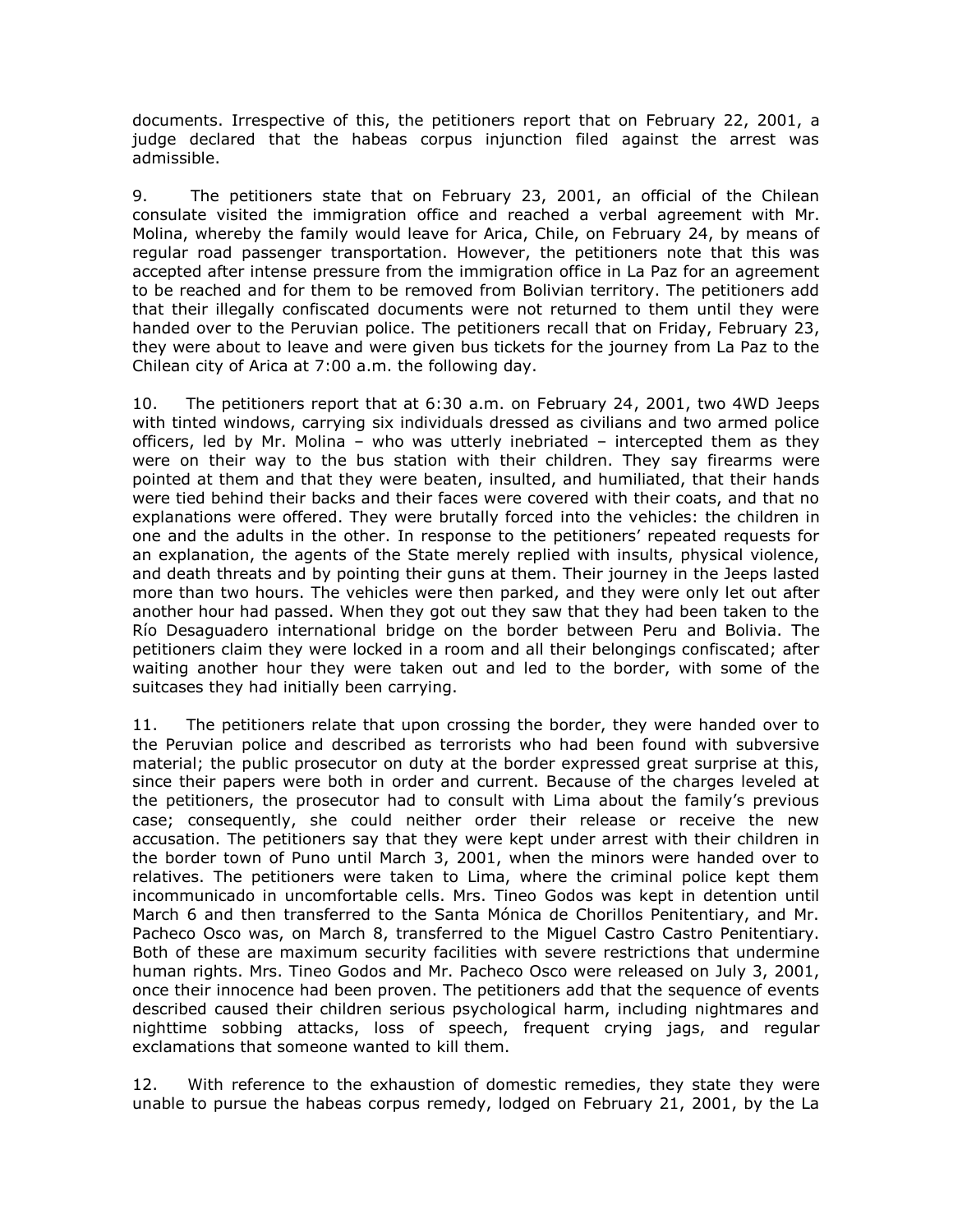Paz Permanent Human Rights Assembly to secure the release of Mrs. Tineo Godos, because they were illegally, unfairly, and abusively expelled from Bolivia on February 24, 2001.

#### **B. State**

 $\overline{a}$ 

13. No reply regarding the admissibility of the petition has been received from the State, even though due notice was served on January 13, 2004.

#### **IV. ANALYSIS OF COMPETENCE AND ADMISSIBILITY**

#### **A. Preliminary Questions**

14. The IACHR notes that the State has neither responded to the petitioners' allegations nor questioned the admissibility of the petition with respect to the events that took place in Bolivia on February 19, 2001. The IACHR also points out that the complaint deals exclusively with the incidents that took place in Bolivia on that date. Although later incidents that occurred in Peru are referred to, the petitioners have lodged no complaint against that State and so the IACHR will not address those allegations. The IACHR would like to note that Bolivia has assumed a series of international obligations under the terms of the American Convention on Human Rights, including those set forth in Article  $48(1)(a)$  thereof, to wit: "When the Commission receives a petition or communication... (a) ... it shall request information from the government of the state indicated as being responsible for the alleged violations... This information shall be submitted within a reasonable period... (e) The Commission may request the states concerned to furnish any pertinent information." States parties are thus required to provide the information that the Commission requests for the purpose of processing a case. $5$ 

15. The Commission believes it is important to note that the information it requests will presumably enable it to reach a decision in a case brought before it. The Inter-American Court of Human Rights has ruled that cooperation by states is a basic obligation in international proceedings under the inter-American system:

In contrast to domestic criminal law, in proceedings to determine human rights violations the State cannot rely on the defense that the complainant has failed to present evidence when it cannot be obtained without the State's cooperation.

The State controls the means to verify acts occurring within its territory. Although the Commission has investigatory powers, it cannot exercise them within a State's jurisdiction unless it has the cooperation of that State.<sup>6</sup>

16. The IACHR and the Inter-American Court of Human Rights have also said that: "the silence of the accused or elusive or ambiguous answers on its part may be interpreted as an acknowledgment of the truth of the allegations, so long as the contrary is not indicated by the record or is not compelled as a matter of law."<sup>7</sup> The

<sup>5</sup> See, for example, IACHR Nº 129/01, Case 12.389, Admissibility, Jean Michel Richardson, Haiti, December 3, 2001, paragraph 11.

<sup>6</sup> Inter-Am.Ct.H.R, Velásquez Rodríguez Case (Honduras), Series C Nº 4, Judgment of July 29, 1988, paragraphs 135-36.

<sup>7</sup> *Ibid.*, paragraph 138; IACHR, Report Nº 28/96, Case 11.297, Guatemala, October 16, 1996, paragraph 45.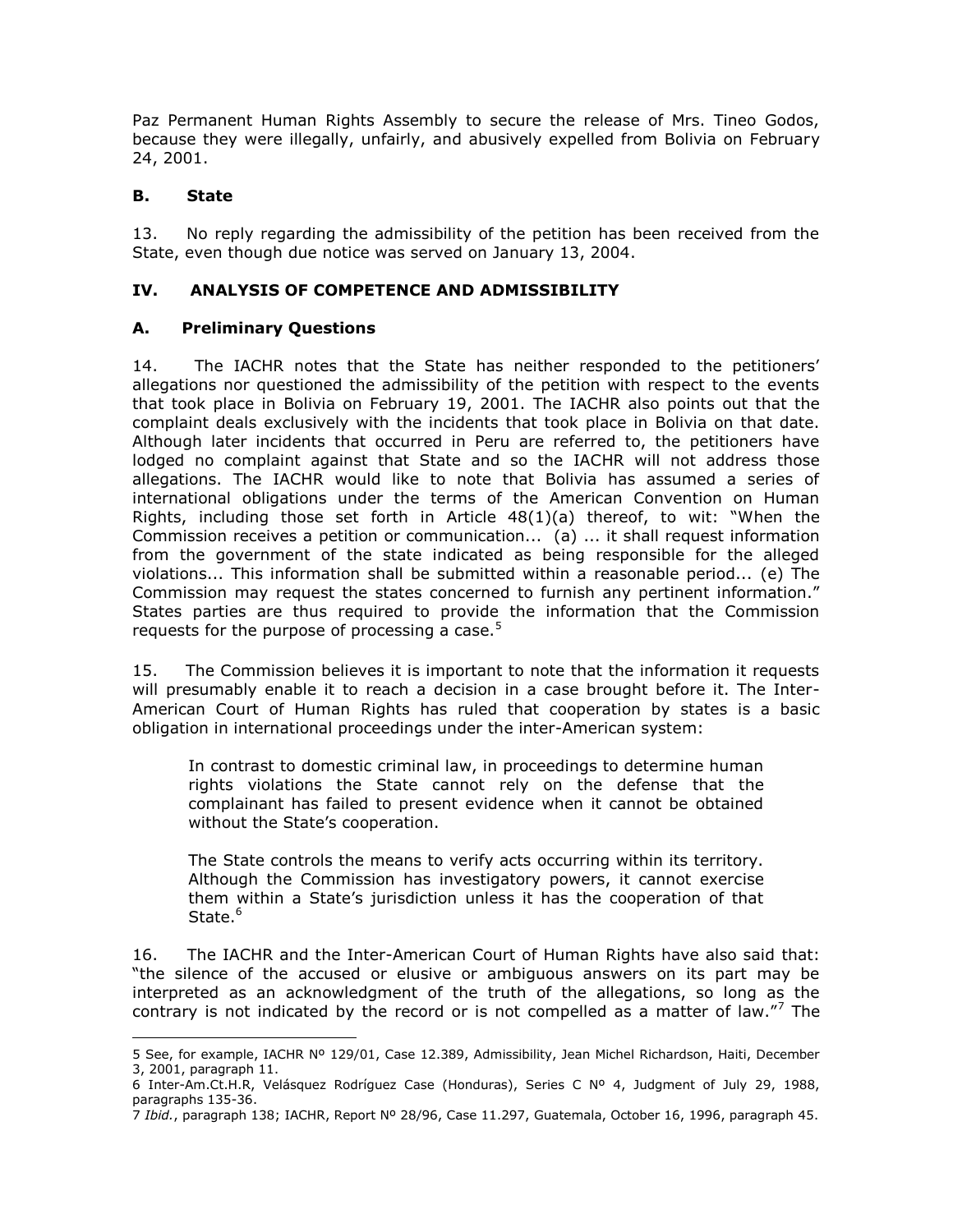Commission therefore reminds Bolivia that it is obliged to cooperate with the organs of the inter-American human rights system in the interests of the optimal performance of its duties in protecting human rights.

#### **B. Competence of the Commission** *Ratione Personae, Ratione Materiae, Ratione Temporis,* **and** *Ratione Loci*

17. First of all, the petitioners are entitled, under Article 44 of the American Convention, to lodge complaints with the IACHR. The petition names, as its alleged victims, individual persons with respect to whom the Bolivian State had assumed the commitment of respecting and ensuring the rights enshrined in the American Convention. With respect to the State, the Commission notes that Bolivia has been a party to the American Convention since July 19, 1979, when it deposited its corresponding instrument of ratification. The Commission therefore has competence *ratione personae* to examine the complaint.

18. The Commission has competence *ratione loci* to deal with the petition since it alleges violations of rights protected by the American Convention occurring within the territory of a state party thereto. The Commission has competence *ratione temporis* since the obligation of respecting and ensuring the rights protected by the American Convention was already in force for the State on the date on which the incidents described in the petition allegedly occurred. Finally, the Commission has competence *ratione materiae* since the petition describes violations of human rights that are protected by the American Convention. However, the Commission does not have competence with respect to the alleged violations of the International Refugees Convention and of the Convention on the Rights of the Child, as indicated by Article 29 of the American Convention. The Commission will consider both those instruments in its analysis of the State's international obligations under the American Convention.

## **C. Admissibility Requirements**

 $\overline{a}$ 

## **1. Exhaustion of domestic remedies**

19. Article 46(1) of the American Convention rules that for a petition to be admissible, the remedies available under the State's domestic jurisdiction must first have been exhausted.

20. The Commission's jurisprudence, and that of the Inter-American Court of Human Rights, has repeatedly set out the purpose or ultimate goal of habeas corpus remedies, saying that such remedies are "designed to protect personal freedom or physical integrity against arbitrary detentions by means of a judicial decree ordering the appropriate authorities to bring the detained person before a judge so that the lawfulness of the detention may be determined and, if appropriate, the release of the detainee be ordered."<sup>8</sup>

21. The State lodged no preliminary objections alleging the failure to exhaust domestic remedies. Consequently, the Inter-American Commission rules that with

<sup>8</sup> Inter-Am.Ct.H.R., Habeas Corpus in Emergency Situations (Articles 27(2) 25(1), and 7(6) of the American Convention on Human Rights), Advisory Opinion OC-8/87, January 30, 1987, Series A Nº 8, paragraphs 33- 35. Inter-Am.Ct.H.R., Judicial Guarantees in States of Emergency (Articles 27(2), 25, and 8 of the American Convention on Human Rights), Advisory Opinion OC-9/87 of October 6, 1987, Series A Nº 9, paragraph 31. Inter-Am.Ct.H.R., Case of Neira Alegría *et al.,* Judgment of January 19, 1995, Series C Nº 20, paragraph 82. Inter-Am.Ct.H.R., Suárez Rosero Case, Judgment of November 12, 1997, Series C No. 35, paragraph 63.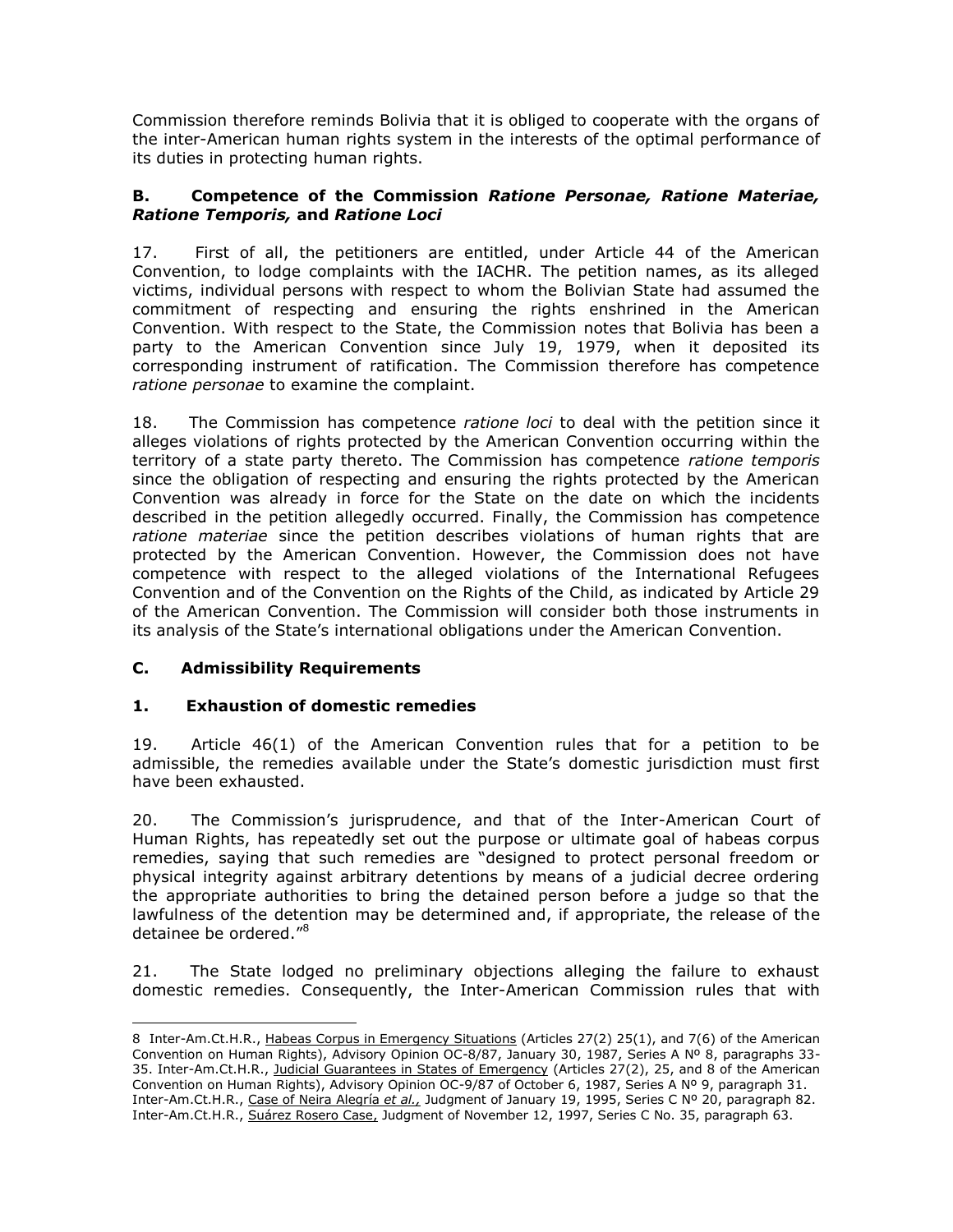respect to the instant petition, the Bolivian State did not argue that domestic remedies were not exhausted in the first phases of the procedure.

22. The Inter-American Court of Human Rights has maintained, on repeated occasions, that: "the objection asserting the non-exhaustion of domestic remedies, to be timely, must be made at an early stage of the proceedings by the State entitled to make it, lest a waiver of the requirement be presumed."

23. The Commission therefore holds that the Bolivian State waived its right to argue that domestic remedies had not been exhausted, in that it failed to do so at the first available opportunity in the proceedings – that is, in its reply to the petition with which the proceedings began.

## **2. Timeliness of the petition**

24. In the instant case, the IACHR has established that the Bolivian State tacitly waived its right to argue that domestic remedies were not exhausted, and so the requirement contained in Article  $46(1)(b)$  of the American Convention does not apply. However, the Convention's requirements that domestic remedies be exhausted and that the petition be lodged within six months following the judgment exhausting domestic jurisdiction are independent. The Inter-American Commission must therefore decide whether this petition was submitted within a reasonable delay. Consequently, the IACHR notes that, according to the petition, the victims were released on July 3, 2001, and that the original complaint was received on April 25, 2002. The IACHR therefore holds that it was lodged within a reasonable time in light of the characteristics of the case.<sup>9</sup>

## **3. Duplication of proceedings and** *res judicata*

25. The case file does not indicate that the substance of the petition is pending in any other international settlement proceeding or that it is substantially the same as any other petition already examined by this Commission or any other international body. Hence, the requirements set forth in Articles  $46(1)(c)$  and  $47(d)$  of the Convention have been met.

## **4. Nature of the alleged violations**

 $\overline{a}$ 

26. The Commission believes that the petitioners' allegations – to the effect that Mr. Rumaldo Juan Pacheco Osco and Mrs. Fredesvinda Tineo Godos, together with their three children, were subjected to inhumane and degrading treatment, arbitrarily denied their freedom, and refused access to justice and freedom of movement and residence – could constitute violations of the right to humane treatment, to personal liberty, and to a fair trial, of the rights of the child, and of the right of freedom of movement and residence, enshrined in Articles 5, 7, 8, 19, and 22 of the American Convention, and of the general obligation of respecting and ensuring the rights protected by the Convention set forth in its Article 1(1). Additionally, according to the general principle of international law *iura novit curia* international bodies have the power and even the duty to apply all pertinent legal provisions, even if these have not been

<sup>9</sup> IACHR, Report Nº 31/03, Petition 12.195, Chile, March 7, 2003; IACHR, Report Nº 57/03, Petition 12.337, Chile, October 10, 2003; IACHR, Report Nº 3/02, Petition 11.498, Argentina, February 27, 2002.